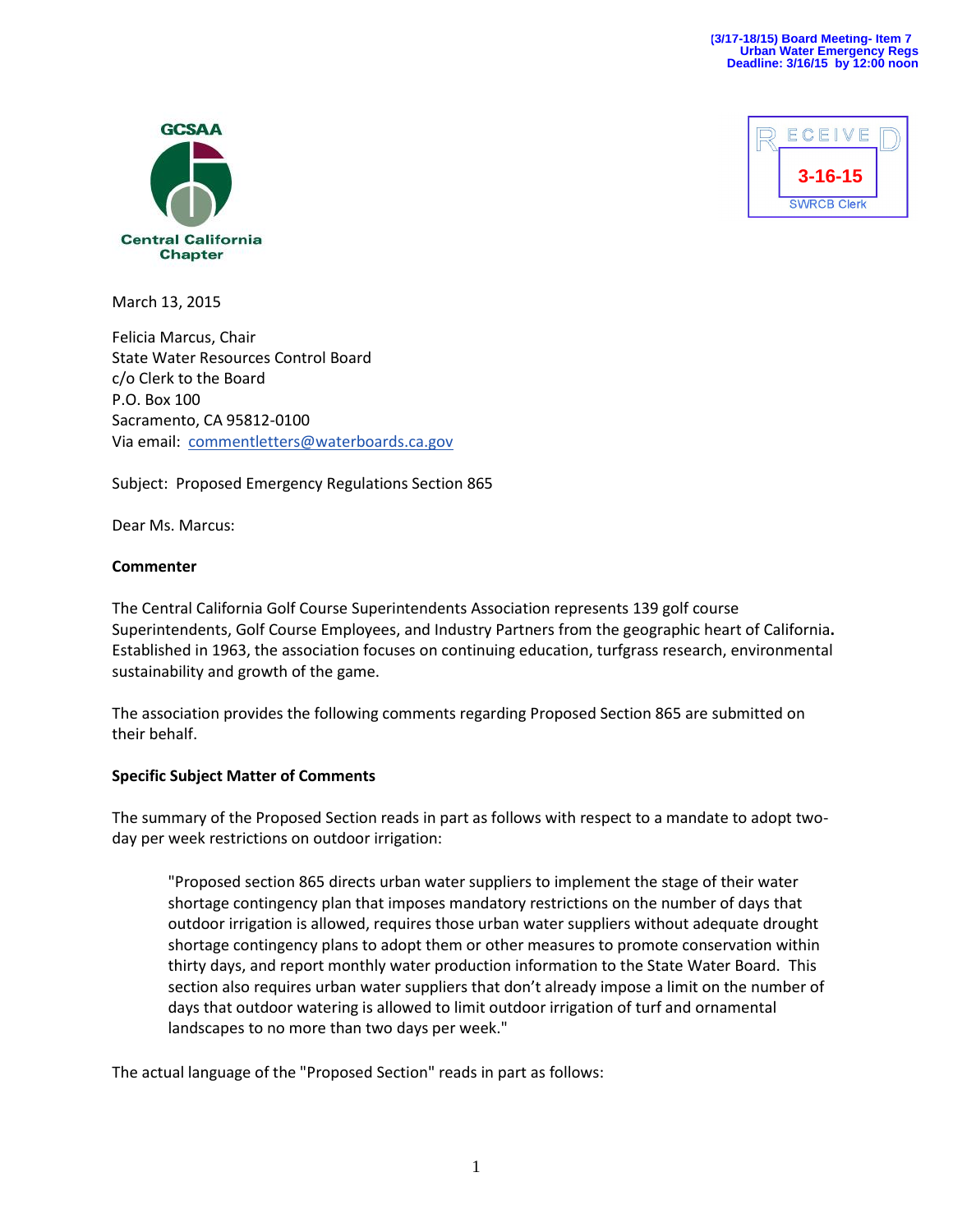"(b)(1) To promote water conservation, each urban water supplier shall implement all requirements and actions of the stage of its water shortage contingency plan that includes mandatory restrictions on the number of days that outdoor irrigation of ornamental landscapes or turf with potable water is allowed. Urban water suppliers with approved alternate plans as described in subdivision (b) (2) are exempted from this requirement.

**(2) An urban water supplier may submit a request to the Executive Director for approval of an alternate plan that includes allocation-based rate structures that satisfies the requirements of chapter 3.4 (commencing with section 370) of division 1 of the Water Code, and the Executive Director may approve such an alternate plan upon determining that the rate structure, in conjunction with other measures, achieves a level of conservation that would be superior to that achieved by implementing limitations on outdoor irrigation of ornamental landscapes or turf with potable water by the persons it serves to no more than two days per week."**

#### **Background**

The state's largest urban water provider, Los Angeles Water & Power, developed a protocol for "Large Landscapes" in 2010 that allowed certain turf dependent business enterprises to comply with that public utility's Emergency Water Conservation Ordinance through an "alternative means" that permitted irrigation outside of designated day of week/time of day proscriptions applicable to all other outdoor ornamental/turf irrigation, both personal and business. It is not based on an allocation-based rate structure but rather a budget-based allocation structure from which qualifying "Large Landscapes" must irrigate at designated reductions therefrom depending upon which "Phase" of Los Angeles' Water Conservation Ordinance is in place at any given time. Los Angeles has remained in "Phase II" since 2010, which requires "Large Landscapes" such as golf courses, parks, cemeteries and sports fields to reduce by a factor of at least 20% from an ET-based budget assigned by LADWP their irrigation in order to remain an enrollee in good standing in the "Alternative Means of Compliance" protocol. The penalty for falling out of compliance with this 20% reduction is to be thrown out of the program and subject to extant time of day/day of week outdoor restrictions. LADWP reports that 5 years of data reveal an overall 23% reduction of the golf water footprint in comparison with usage prior to the 2007-2009 drought for which the Emergency Water Conservation Ordinance was developed. The golf industry fully expects that Los Angeles will soon move to Phase III reduction mandates, which will require greater savings than 23%; however, the Los Angeles golf industry will be able to achieve those greater savings through means consistent with their ability to remain viable turf dependent business proposition, unless, of course, this Proposed Emergency Regulation proscribes Los Angeles' ability to continue allowing such "alternative means" to the shared end of further water use reductions.

Because Los Angeles' "Alternative" protocol more than accomplished the ends for which these and other means in the city's Emergency Water Conservation Ordinance were adopted (i.e., an overall 15% reduction), other public utilities and water providers throughout the state have adopted a parallel protocol for their "Large Landscapes" either through administrative or legal means, or as in the case of San Diego, which is in the process of trying translate its own "Alternative" administrative protocol into a legislative one, both. The protocol resonates, because it achieves results while allowing turf dependent businesses such as golf courses to keep their doors open despite onerous curtailments/reductions in water application. Indeed, there are golf courses in drought ravaged Santa Barbara County muddling through on 50% reductions at the moment. What they cannot "muddle through" are arbitrary two day per week/time of day restrictions. And to the extent to which these Emergency Regulations are crafted to either actually proscribe or seemingly proscribe urban water providers from continuing with or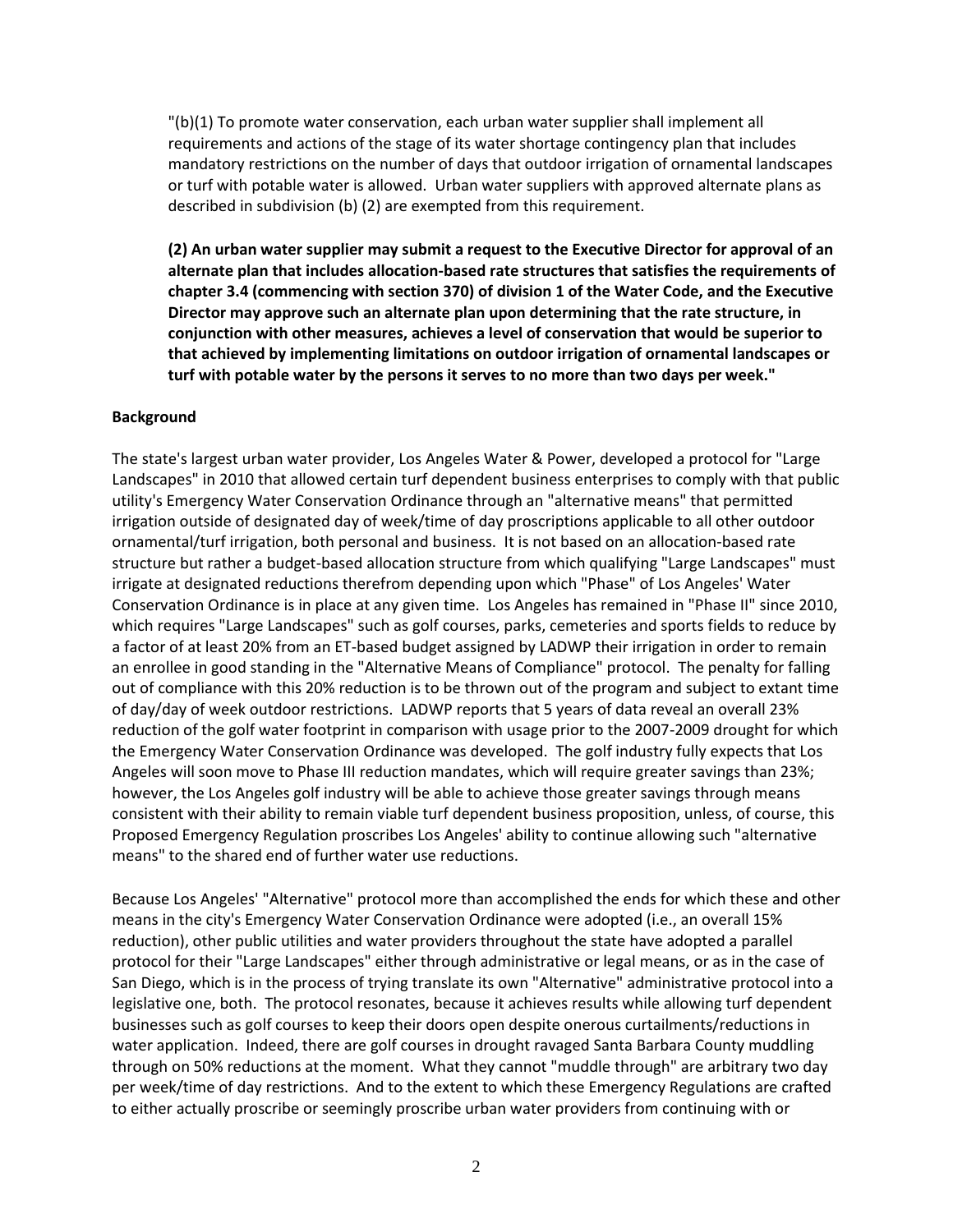moving forward with what the state's largest city and water provider so successfully pioneered in 2010, needless harm will be done to the state's \$13.3 billion golf industry.

# **Comments**

**While a fully informed reading of this Proposed Section would seem to indicate that what Los Angeles Water & Power has been doing with respect to "Large Landscapes" per Ordinance, others are doing per administrative application, and other large urban water providers are currently contemplating is permissible thereunder. But given the reality that the language contained therein must be interpreted by each urban water provider, the golf industry is concerned by the following:**

- **That many may construe the language as mandating the application of two day per week restrictions;**
- **That many may construe the language as applying this mandate to industrial users or large landscapes in addition to residential outdoor irrigation and ornamental landscapes;**
- **That many may construe the language as obviating both extant and envisaged forms of "alternative means" of complying with the ends spelled out in their own drought contingency plans/ordinances and duplicated by the goals sought by this Proposed Section; and**
- **That many providers may find that the following qualifier in Section (2) obviates their extant or envisaged "alternative means" protocols, because such protocols are budget-based allocation structures instead of the "allocation-based rate" structure specifically referenced in the Proposed Section:**

**"An urban water supplier may submit a request to the Executive Director for approval of an alternate plan that includes allocation-based rate structures . . . . . . . "**

**To the extent to which we have interpreted both the letter and spirit of the Proposed Section accurately, we would strongly recommend that the Board clarify the language of the Proposed Section to ensure that these "alternatives" to day of week restrictions, so long as they are "approved" per the test enunciated in Section (2) above – "achieves a level of conservation that would be superior to that achieved by implementing limitations on outdoor irrigation or turf with potable water by the persons it serves to no more than two days per week" – are permissible. And are permissible to adopt if they have not yet been adopted or implemented.** 

**In addition, we would recommend that the Board clarify the language of the proposed Section to permit urban water suppliers to sanction an alternate plan as described in Section (2) that includes both allocation-based rate structures and budget-based allocation structures.** 

**Adding a handful of words to Section (2) so that it reads as follows would cure the problem:**

**2) An urban water supplier may submit a request to the Executive Director for approval of an alternate plan that includes allocation-based rate structures or budget-based allocation structures that satisfies the requirements of chapter 3.4 (commencing with section 370) of division 1 of the Water Code, and the Executive Director may approve such an alternate plan upon determining that the rate or budget structure, in conjunction with other measures, achieves a level of conservation that would be superior to that achieved by implementing**